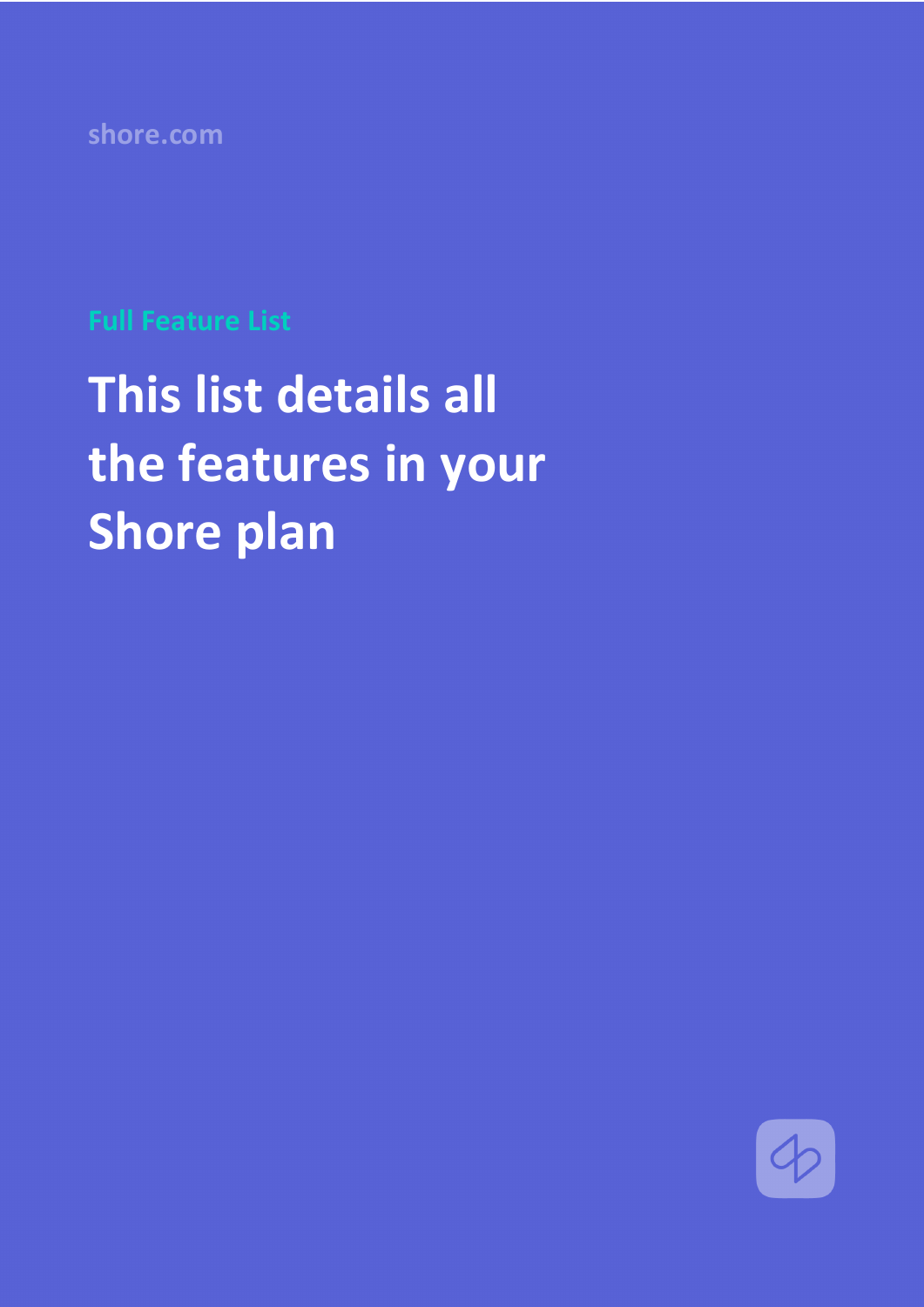#### **Service Levels**

- **1.** Shore shall assume responsibility for the uninterrupted, due and proper functionality of Shore's Customer Management Solution. Shore shall in so far ensure a monthly server availability of 98.5%.
- **2.** This shall not include failures resulting from force majeure. Such shall include in particular connection problems with the Internet which lie beyond the control and/or competence of Shore, as well as among others, strikes, civil wars or failures of Internet Service Providers. Announced maintenance operations shall not take place from Monday to Saturday between 7:00 AM and 10:00 PM.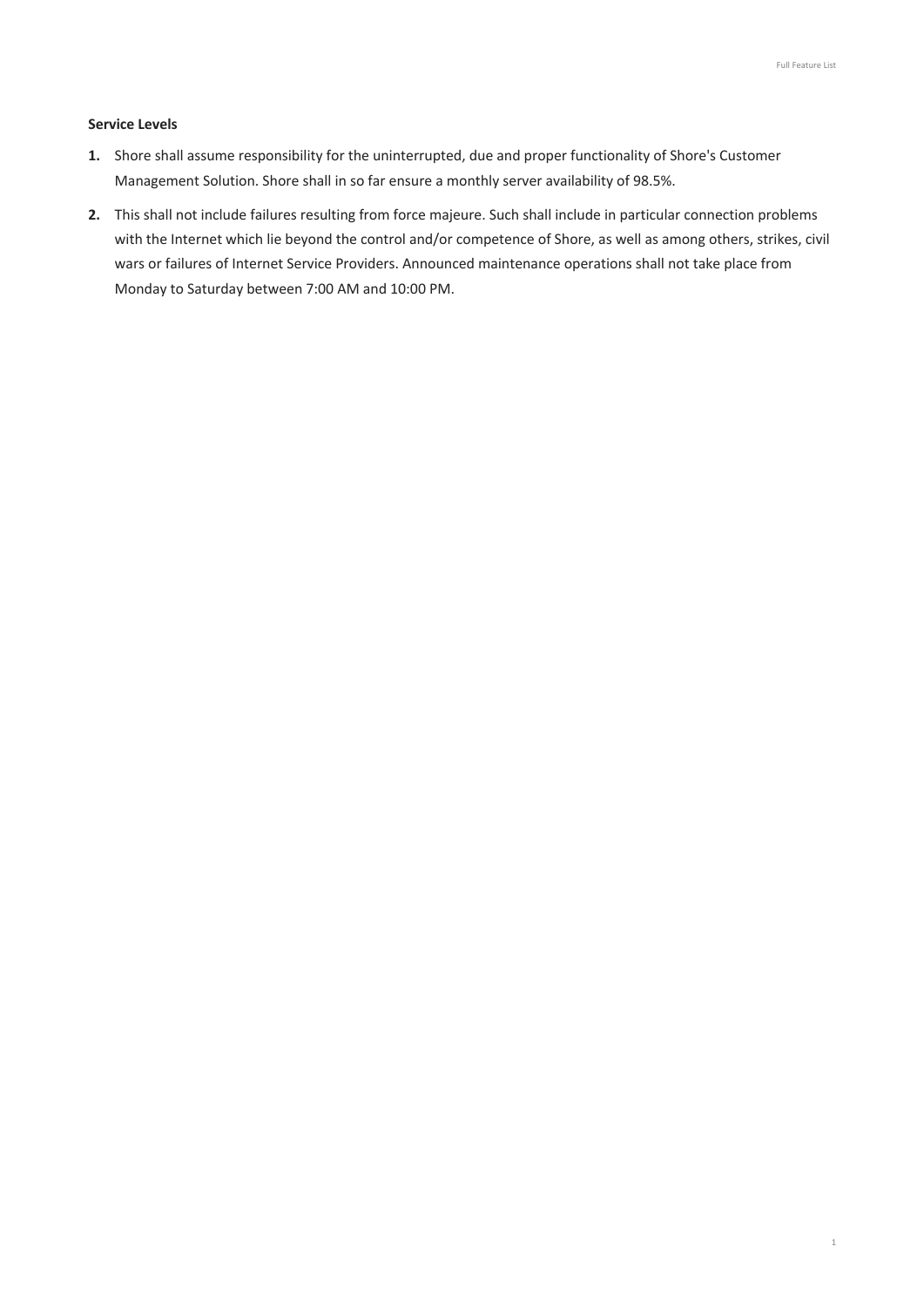### **Shore Basic**

#### Up to 5 employees/users

#### **Cloud-based online calendar**

- o Cloud-based online calendar
- o Online booking via our booking widget (installed on an existing website)
- o Appointment management
- o Appointment confirmations and reminders via email
- o Optional online payment processed by selected payment service providers
- o Secure payment process
- o Google and Apple Calendar synchronization

#### **Customer management**

- o Customer database
- o Customer profiles
- o Option to add personal notes
- o Creation of customer groups
- o Customer feedback
- o To-do lists
- o Resource management, e.g. creation of tables/rooms

#### **Reserve with Google**

- o Available in DE, CH, AT, IT, ES, US and UK
- o Activation is requested by enabling the integration in the settings
- o Activation is subject to all requirements being fulfilled and Google having given their consent (see Help Center)
- o Reserve with Google only supports the direct booking mode
- o Your services can be booked directly in the Google Search and on Google Maps

#### **Booking via Instagram**

- o Available in all countries
- o Requires an existing Facebook and Instagram business page

Accessible via PC, as well as via our app for iOS and Android (up-to-date software required)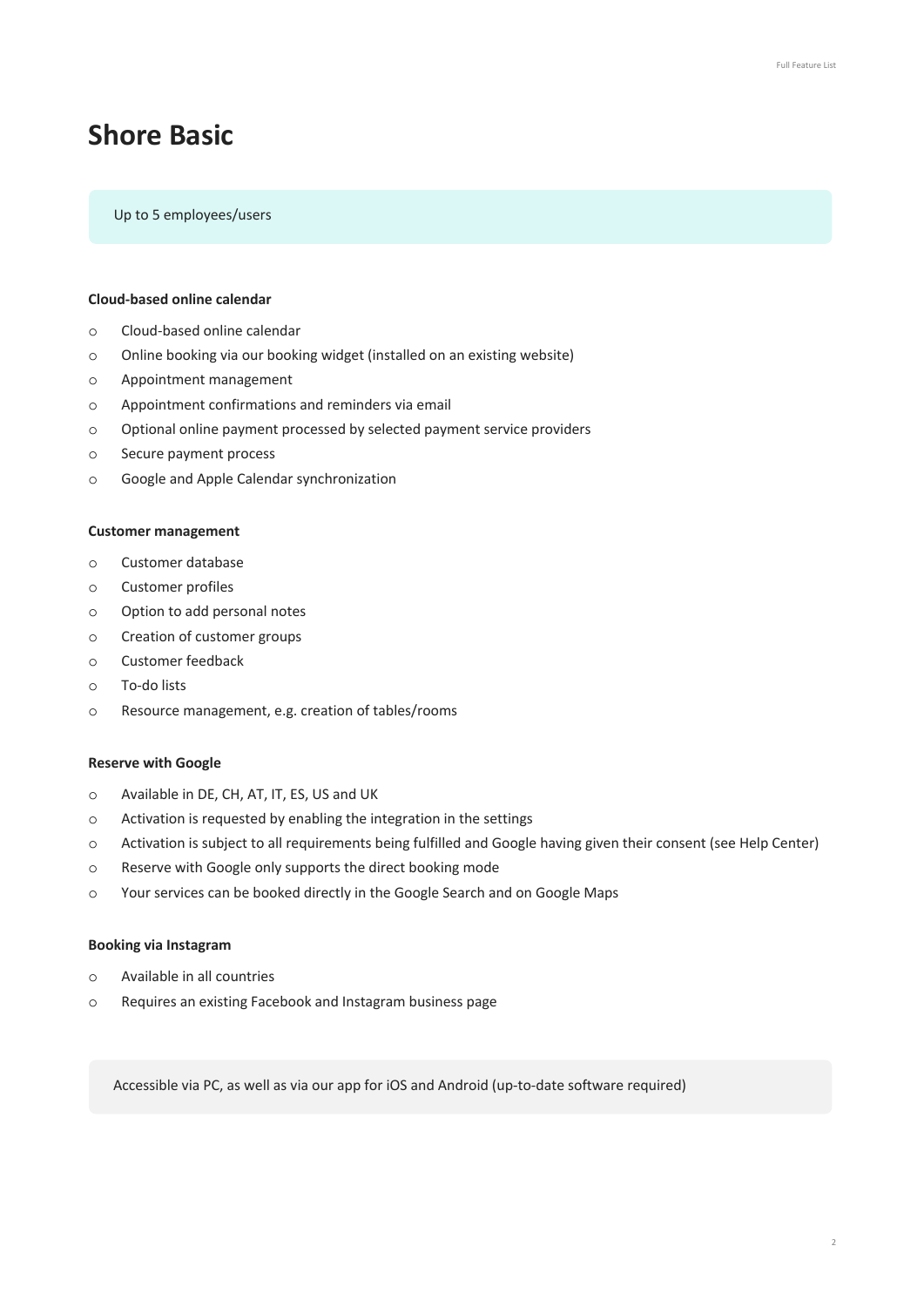## **Shore Plus**

Unlimited employees/logins

#### **Shore Basic +**

#### **Newsletter marketing**

- o Tool for creating and sending email newsletters
- o Automated emails
- o Ready-made design templates
- o Integrated Unsplash image database
- o Content is provided by the customer
- o Option to attach files via drag and drop
- o Option to select customer groups as recipients
- o Performance insights

#### **Google Ads management**

#### **Shift planning**

o Manage working hours and absences

#### **Messenger**

o Send messages to employees and customers

#### **Birthday reminders in the dashboard**

#### **Berichte**

o Übersicht von kalenderbasierten Daten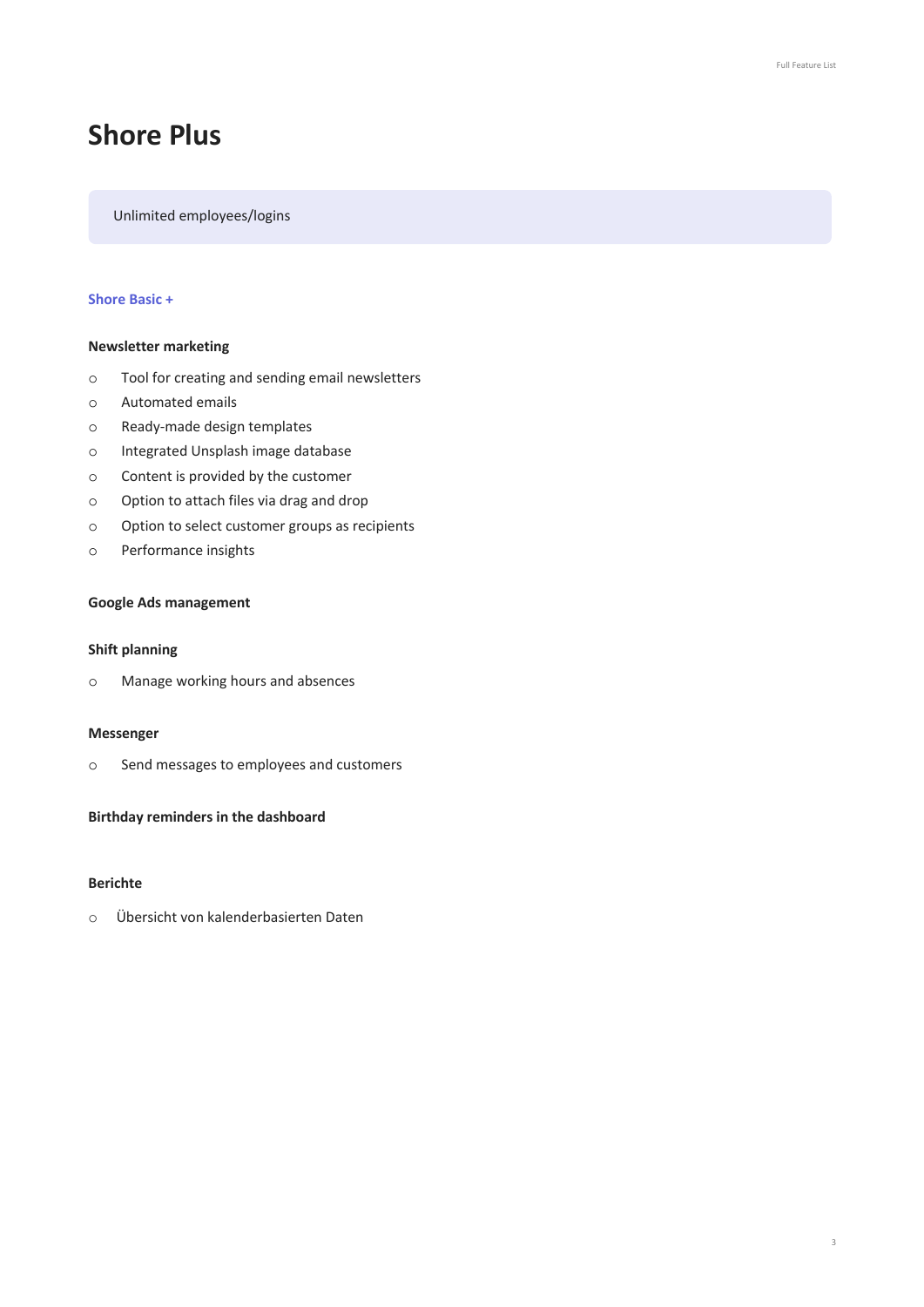## **Add-ons**

4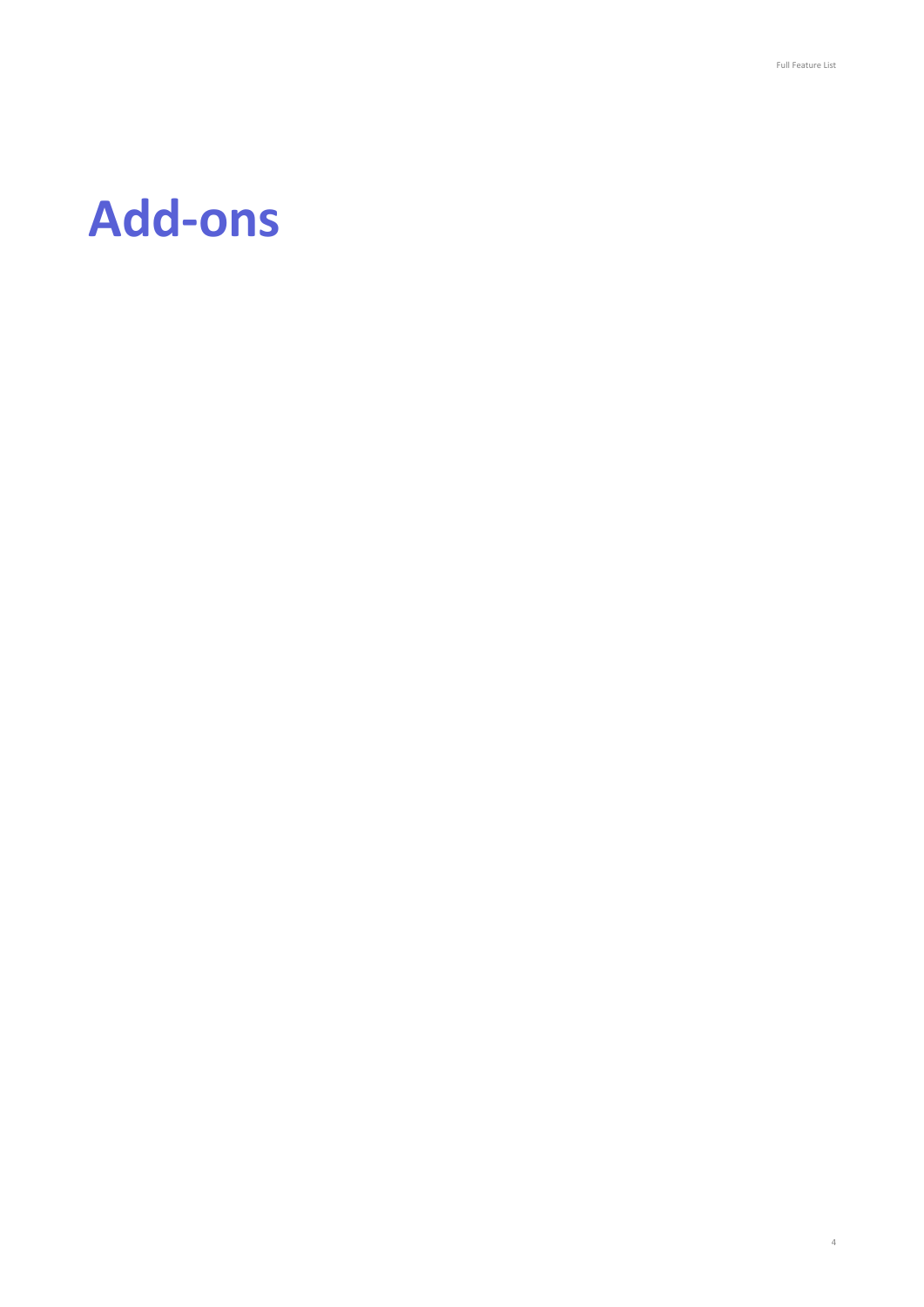## **Website**

#### **Optional creation of a website (using a website builder)**

- o Hosting and maintenance (this does not include regular complete rework)
- o Up to 10 subpages
- o Updates and backups
- o Possibility to reset content and to republish website
- o Incl. SEO and analytics
- o No guarantees for a specific ranking
- o Customization
- o Free SSL encryption
- o Integration of your cookie policy
- o Integration of your privacy policy

#### **Contact form**

#### **Blog on website**

- o Created using a website builder
- o Content provided by the customer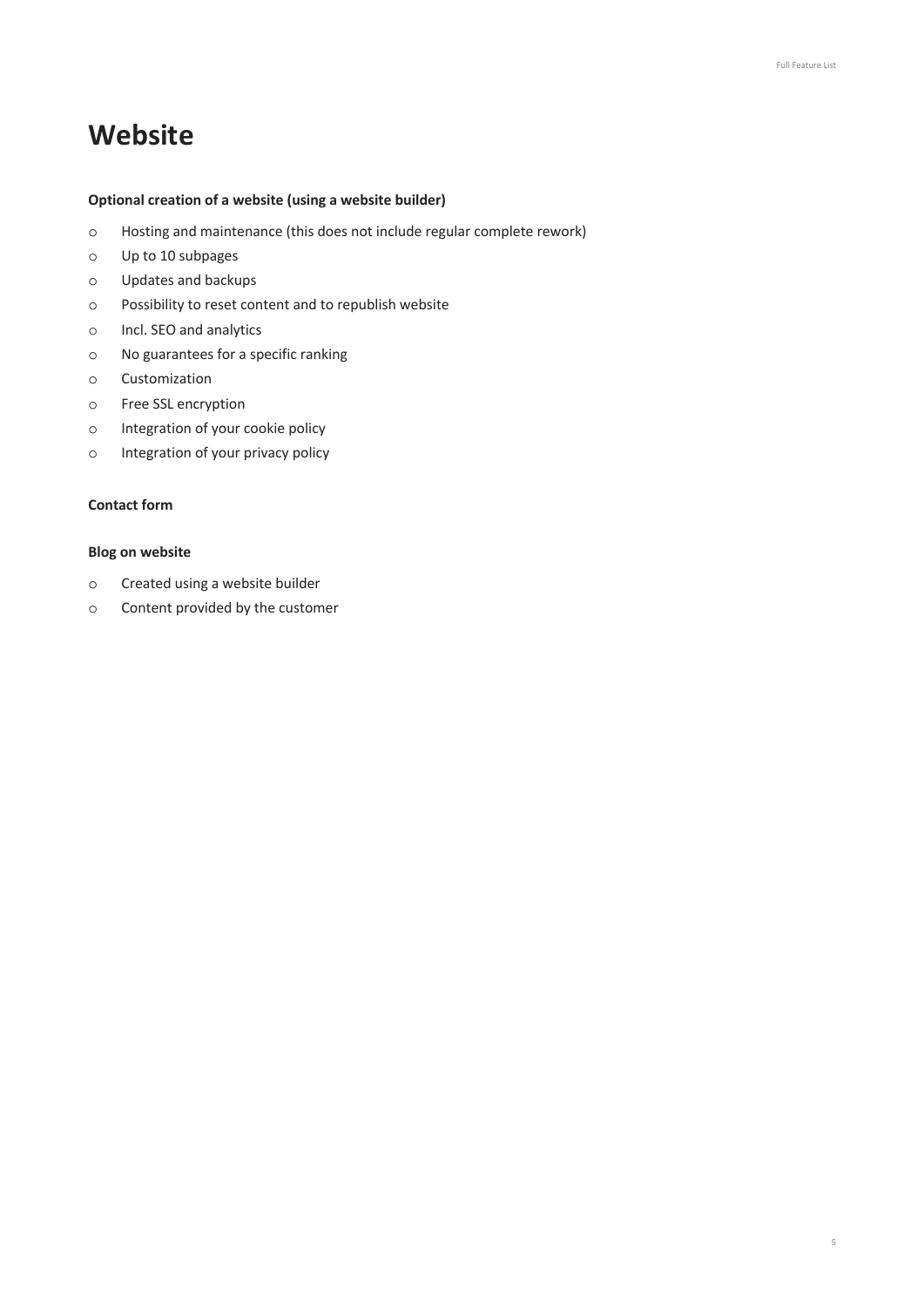## **E-Commerce**

- o Up to 2,500 products
- o Analytics
- o Inventory
- o Manage shipping fees
- o Customer management and promotions
- o Different payment providers
- o Mobile responsive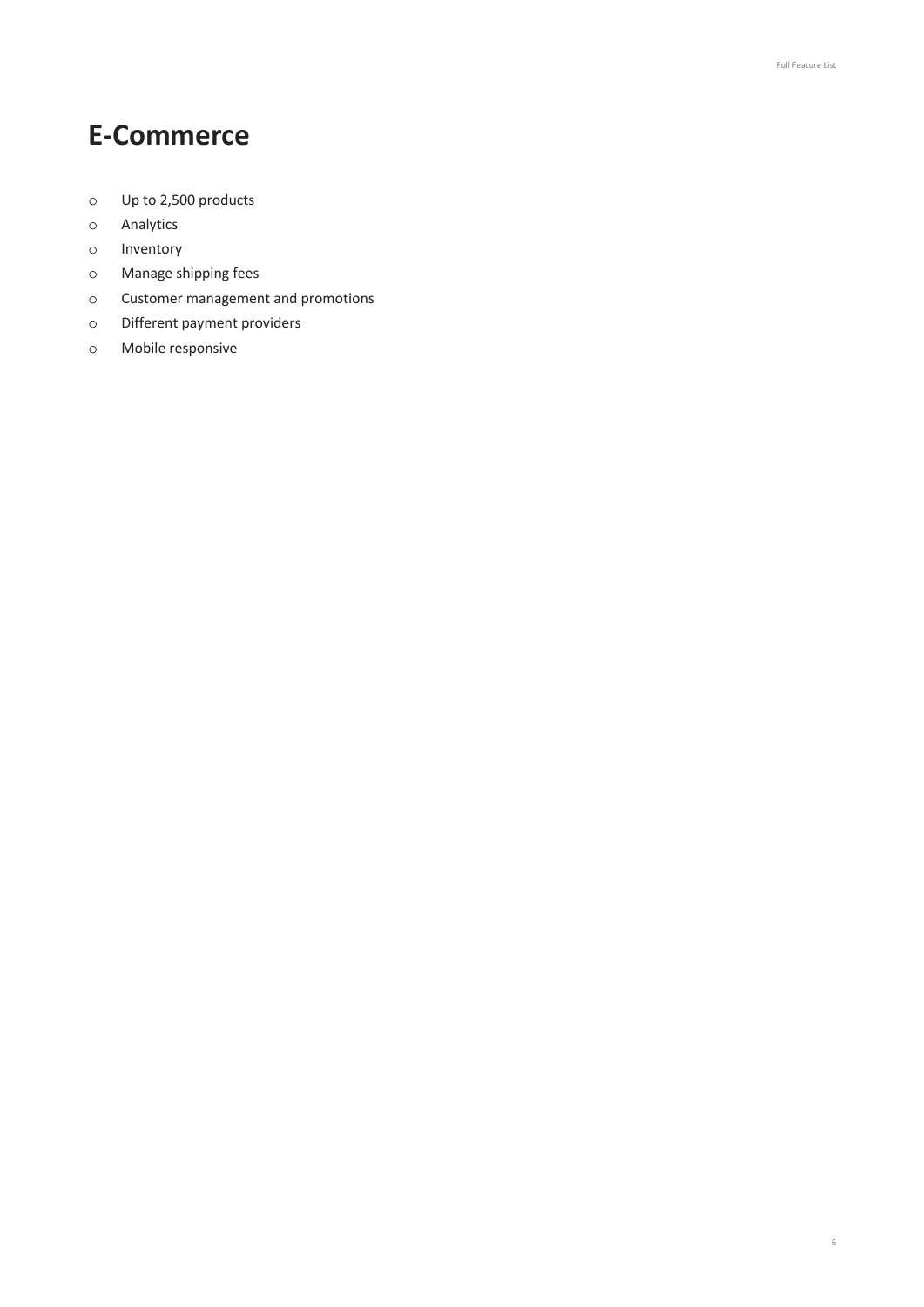## **Web App**

**Progressive Web App for iOS and Android**

- o Design
- o Option to add modules such as photo galleries or Google Maps
- o Updates and maintenance: Content updates to a reasonable extent; design or structural changes after 12 months
- o Integrated booking feature
- o Push notifications (Android only)
- o Loyalty card
- o Coupons
- o Customer chat